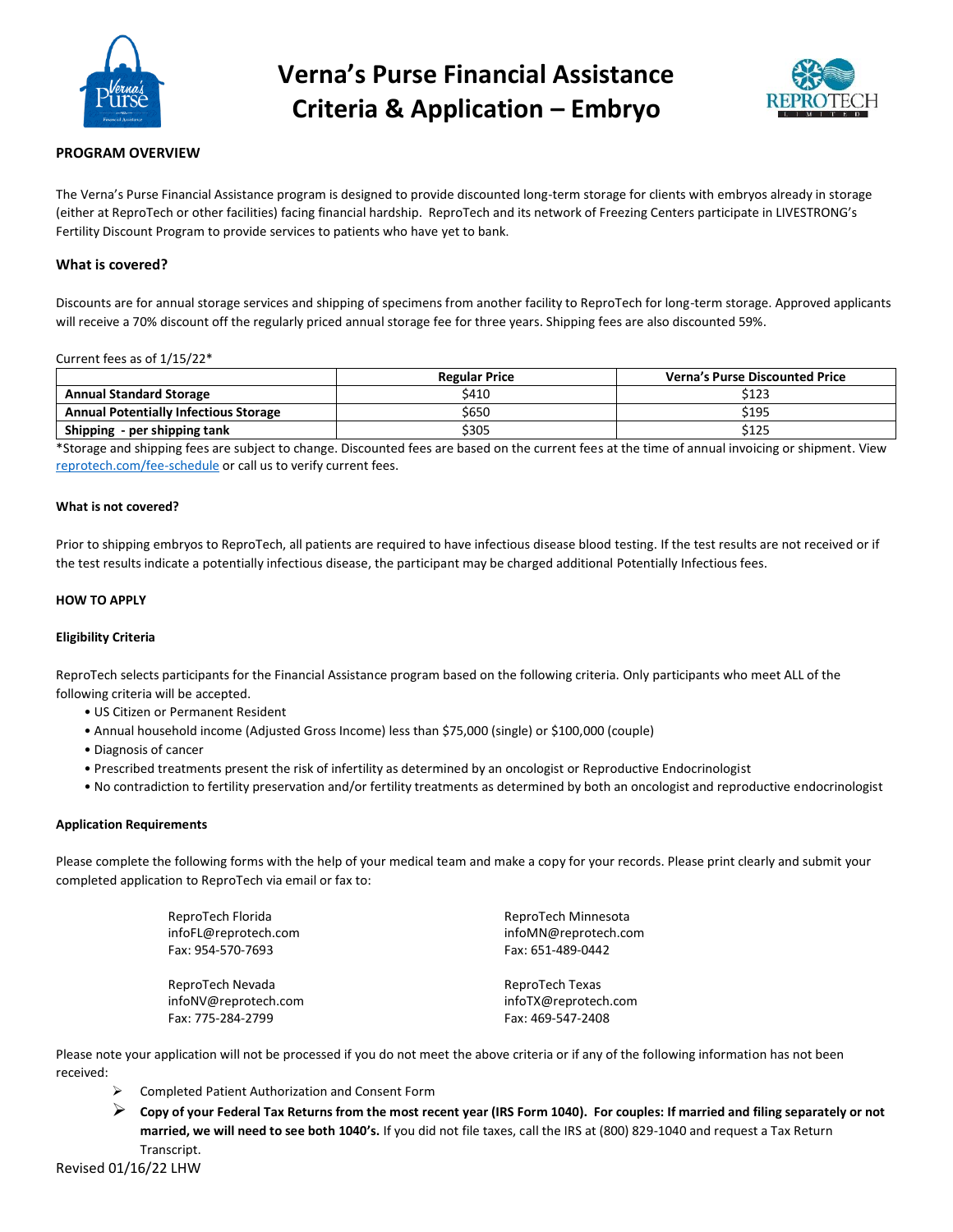

**Verna's Purse Financial Assistance Criteria & Application – Embryo**



# **Next Steps**

Upon receipt and review of your application, ReproTech will notify you of your approval or denial by phone or email. Please allow 1 to 2 weeks for a response. All approved applicants will be given additional information in writing regarding next steps.

Please note prior to receipt of your specimens at ReproTech, you are required to have infectious disease testing. If your specimens are not currently at ReproTech, contact your current embryo bank to find out which blood tests you have completed and forward those to ReproTech. If you have not completed the required tests, you may want to have these tests conducted by your oncologist while your application is being processed.

# PATIENT AUTHORIZATION & CONSENT FORM

Please complete ALL the fields in the following form and keep a copy for your records. Incomplete applications cannot be processed.

# **Personal Information**

| Street Address and the contract of the contract of the contract of the contract of the contract of the contract of the contract of the contract of the contract of the contract of the contract of the contract of the contrac |  |          |
|--------------------------------------------------------------------------------------------------------------------------------------------------------------------------------------------------------------------------------|--|----------|
|                                                                                                                                                                                                                                |  |          |
|                                                                                                                                                                                                                                |  |          |
| Patient/Client Depositor Social Security_________________________________Date of Birth________________________                                                                                                                 |  |          |
| Co-Client Depositor Social Security ___________________________________Date of Birth _________________________                                                                                                                 |  |          |
| Cryobank or clinic where you plan to or have bank(ed) your embryos:                                                                                                                                                            |  |          |
| Cryobank/clinic:                                                                                                                                                                                                               |  | Contact: |
| <b>Financial Information</b>                                                                                                                                                                                                   |  |          |
| Average Three-Year Annual Household Income (Adjusted Gross Income) ________________________________                                                                                                                            |  |          |

Please provide your average three-year annual household income (add last three years of income and divide by 3) and include your federal tax returns from the most recent year (Form 1040). If a client is under 18, please provide federal tax returns for the client's parents or legal guardians.